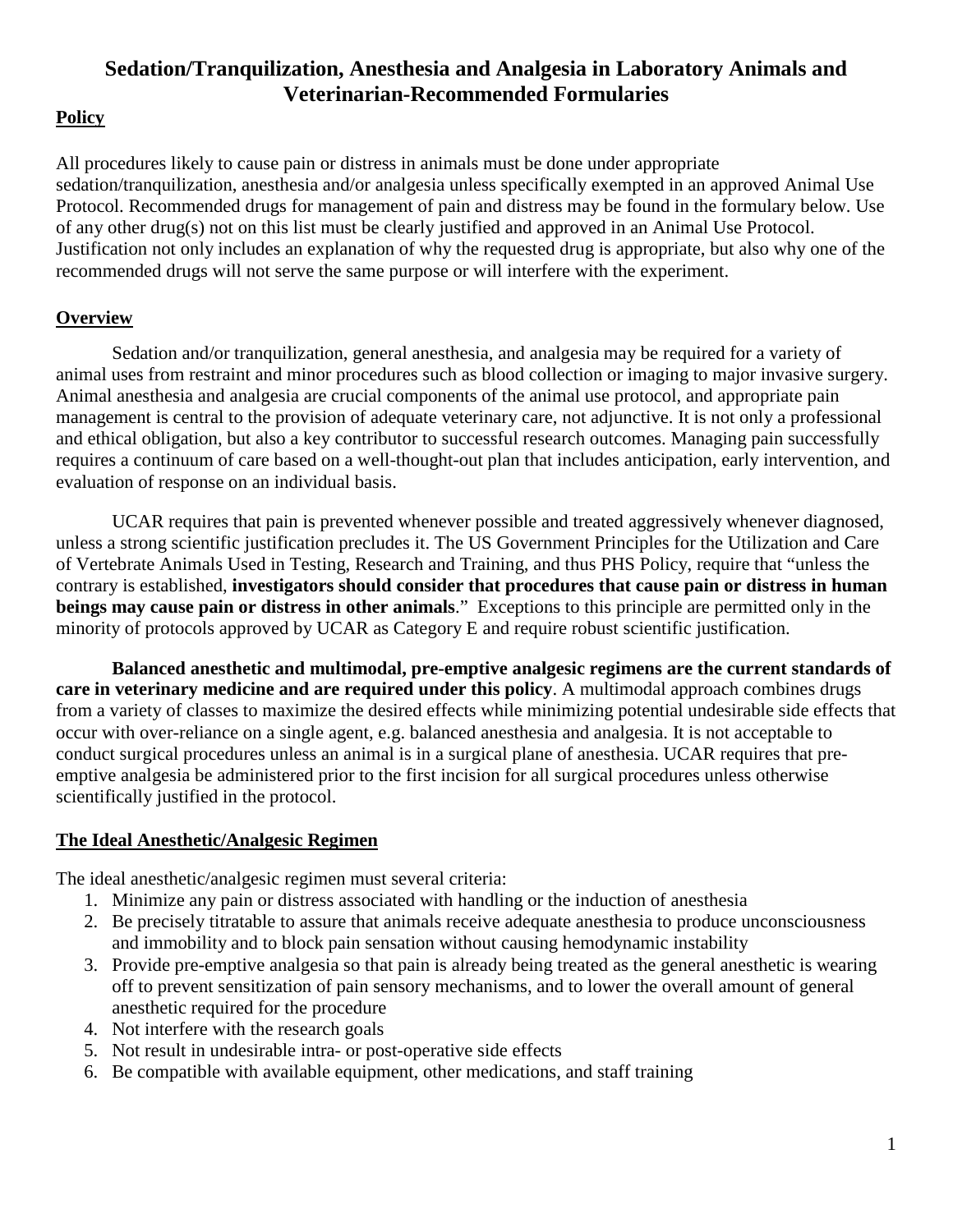**In planning any procedure that may cause pain or distress, a veterinarian must be consulted for advice regarding the proper use of sedatives/tranquilizers or anesthetics.** Veterinary judgment is necessary to determine the appropriate level of sedation or anesthesia required based on the species and invasiveness of the procedure. Additionally, different procedures and surgeries may require different levels of analgesic therapy for which veterinary input is required.

Volatile inhaled anesthetics (such as isoflurane) delivered via a precision vaporizer allow titration of anesthetic delivery to the needs of the individual animal for the procedure. Adjusting the percentage of anesthetic gas to modify depth of anesthesia is generally safer than repeated administration of injectable drugs; thus, **inhaled anesthetics are usually the maintenance anesthetic of choice**. However, injectable agents are often required as pre-medications to sedate or restrain the animal for anesthetic induction before a maintenance anesthetic can be used. In some cases, inhaled anesthetics may be contraindicated or unnecessary, and an injectable regimen may be more appropriate based on the invasiveness and/or length of the procedure. Additionally, inhalant anesthetics lack analgesic effects, so injectable anesthetics and/or analgesics are often given in conjunction with gas anesthetics.

**Pre-emptive analgesia is implemented by administration of analgesics prior to the first incision during surgical procedures**. Use of pre-emptive analgesics significantly reduces the required concentration of anesthetic gases, resulting in minimization of cardiovascular and respiratory depression secondary to volatile anesthetics and a faster recovery from anesthesia. Additionally, pre-emptive analgesia prevents sensitization of pain receptors to reduce post-operative pain.

Adjunctive, non-pharmacologic analgesic therapy should be employed whenever practical. Such methods may include providing warmth, a comfortable area for the animal to rest, use of cold and heat as appropriate to modulate inflammation, and increased ease of access to food and water. Special considerations are required in some species, ages, or types of procedures. These considerations may include administration of additional drugs, fluid therapy, or handling of the animal, and supportive care should be planned ahead of the procedure.

All staff anesthetizing animals must have appropriate training. Veterinary consultation is available at all times, and investigators are required to seek veterinary input in planning of surgical or potentially painful procedures.

#### **Drug Dosages and Frequencies of Administration**

All animals experiencing a major survival surgery must be provided with systemic analgesics for no less than 3 days following the procedure, and analgesic therapy should only be discontinued at the direction of a veterinarian or based on an observation that the animal is not painful at the time the next analgesic dose is due. Furthermore, the level of invasiveness of the surgery may require a more aggressive analgesic regimen (e.g., local anesthetic for minimal invasiveness without expectation for prolonged pain, local anesthetic plus NSAID for mild to moderate pain, local anesthetic plus NSAID and opioid for moderate to severe pain) as determined by veterinary staff during the UCAR protocol review.

Special attention must be paid to analgesic doses and frequencies. UCAR requires that investigators take into account overnight, weekend, and holiday pain management in selecting the most appropriate analgesic regimen. **It is not acceptable to give drugs at greater intervals than those prescribed and known to adequately manage pain.** 

Note that all doses included in this formulary are approximations and must be titrated to the animal's strain, age, sex, and individual responses. Significant departures from these doses should be discussed with a veterinarian. Doses will also vary depending on what other drugs are being administered concurrently.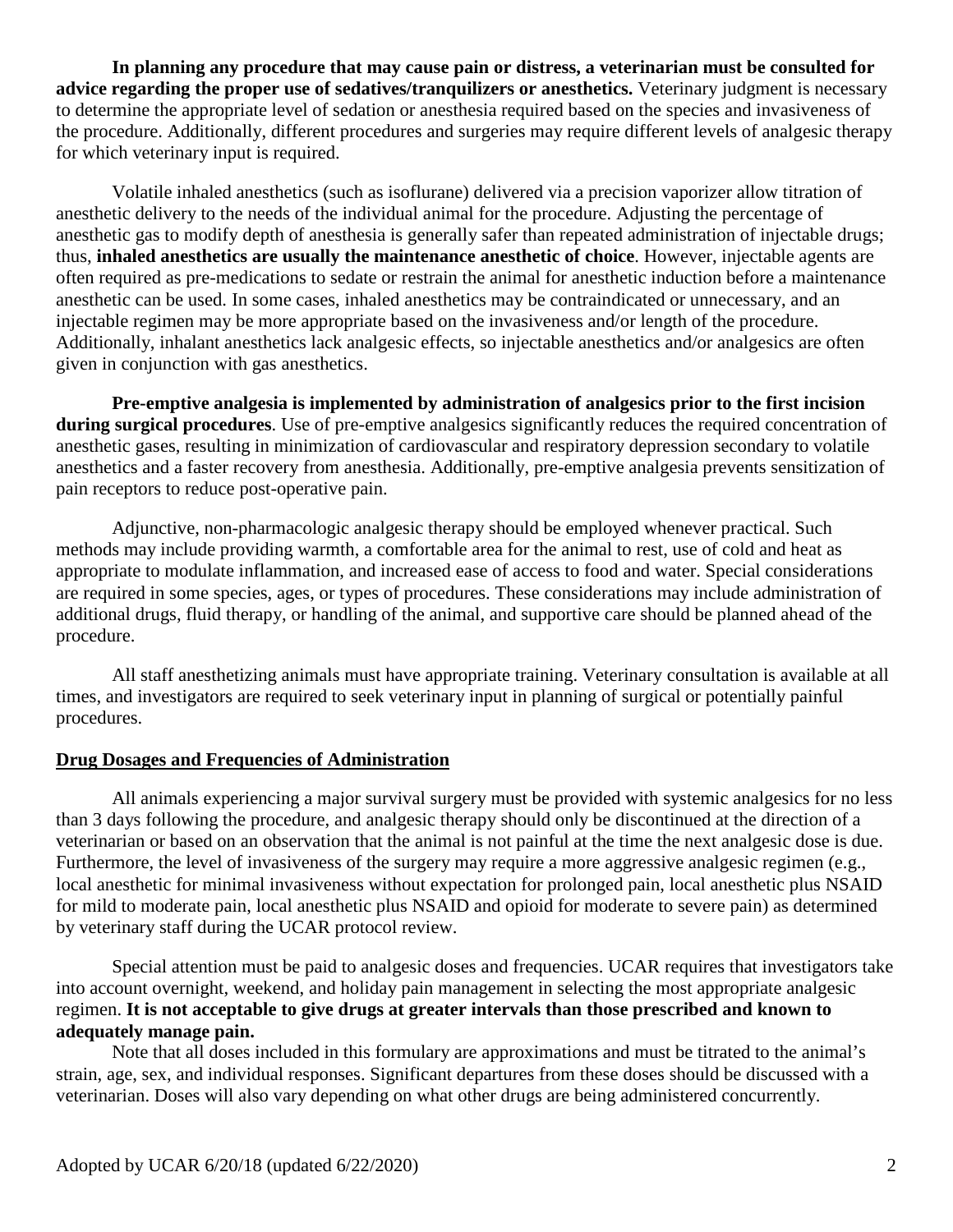#### **DCM Anesthetic and Analgesic Formulary**

This document contains recommendations for best practice use of sedatives/tranquilizers, anesthetics, and analgesics based on the current standard of care. While all of the drug combinations listed here are considered safe and effective, the selections shaded in gray represent the DCM best practice approach to anesthesia and analgesia in these species and should be followed whenever possible. The drugs contained within this formulary are not exhaustive of all possible anesthetics and analgesics that can be used in laboratory animals, and investigators should consult with a DCM veterinarian if an alternative agent is desired to achieve the scientific goal. Veterinary staff continuously review outcomes of surgical and anesthetic procedures as well as the literature for refinements, and update their recommendations and clinical practice periodically to reflect the evolving standard of care.

| <b>Abbreviations</b> |                                   |  |  |  |
|----------------------|-----------------------------------|--|--|--|
| SID                  | Once daily (every 24 hours)       |  |  |  |
| <b>BID</b>           | Twice daily (every 12 hours)      |  |  |  |
| TID                  | Three times daily (every 8 hours) |  |  |  |
| QID                  | Four times daily (every 6 hours)  |  |  |  |
| IM                   | Intramuscular                     |  |  |  |
| <b>IP</b>            | Intraperitoneal                   |  |  |  |
| IV                   | Intravenous                       |  |  |  |
| SO.                  | Subcutaneous                      |  |  |  |
| <b>CRI</b>           | Constant rate infusion            |  |  |  |
| PΟ                   | Per os (by mouth)                 |  |  |  |

#### **LOCAL ANESTHETICS**

Local anesthetics can be used in all species at similar doses, with the exception of cats. Nerve blocks should be considered prior to surgery whenever possible. Alternatively, infiltration of the surgical site with a local anesthetic at closing can significantly reduce pain in the post-operative period. Bupivicaine is the local anesthetic of choice due to its relatively long duration of action (6-8hrs compared to 2-4 hours of analgesia from lidocaine).

In all species, a maximum of 2mg/kg bupivicaine or 6mg/kg lidocaine should be administered. Although these drugs have relatively short half-lives, a variety of studies have shown that they reduce post-operative pain long after the drug has been metabolized and eliminated, demonstrating the power of prevention of nociceptor wind-up in controlling pain.

For animals experiencing a craniotomy, a regional scalp block with 2mg/kg bupivicaine is recommended. The supraorbital nerves are blocked as they emerge from each orbit by palpating the supraorbital notch, inserting the needle along the upper orbital margin, perpendicular to the skin, just medial to the supraorbital foramen. The occipital nerve is then blocked as it exits the skull near the occipital protuberance. The occipital artery on the back of the skull is palpated, and bupivicaine is injected medially after careful aspiration to avoid intra-arterial injection. These three injections are sufficient to regionally block the scalp for the region of most head post and chamber placements.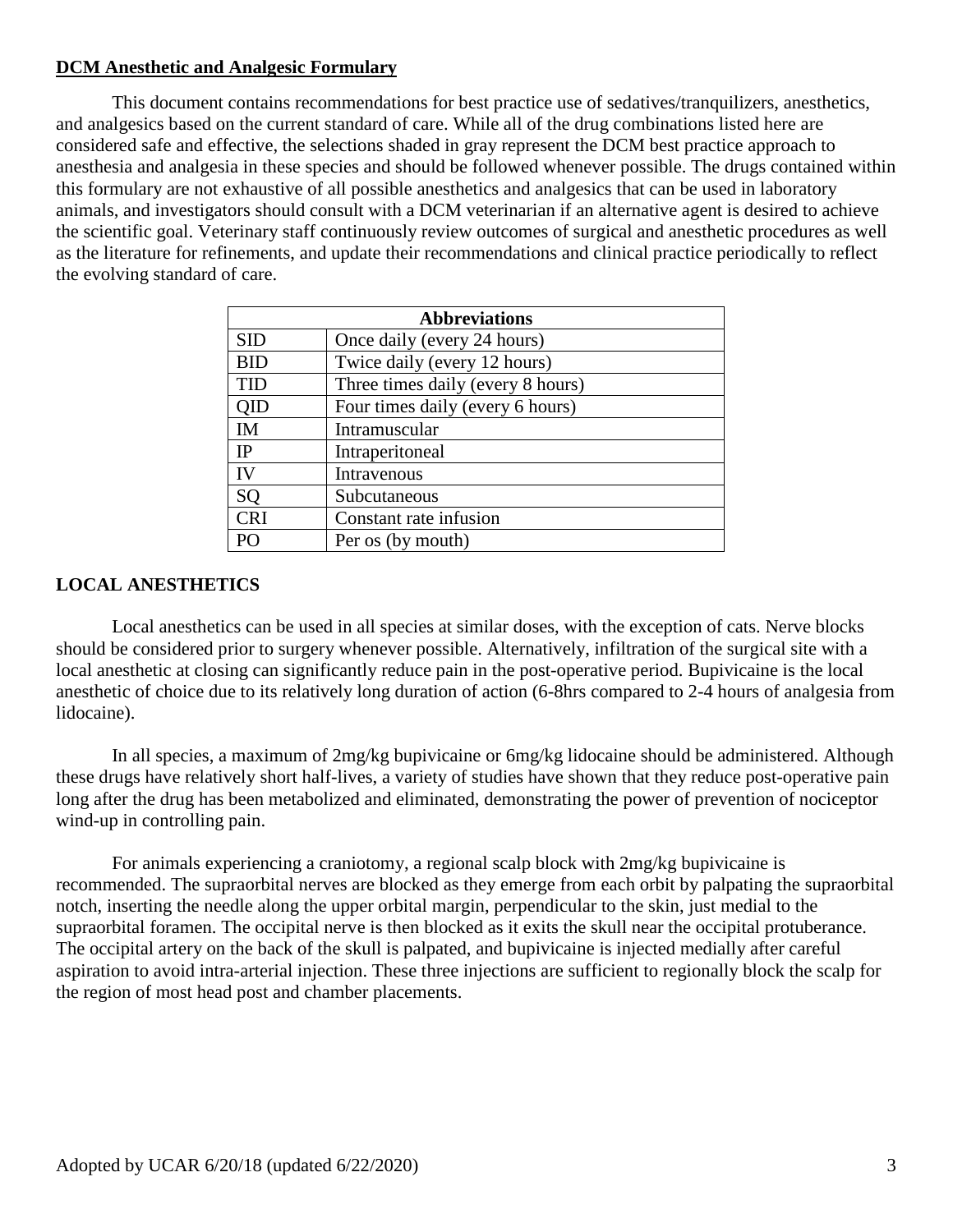## **MOUSE FORMULARY**

| DRUG NAME and DOSE                                                                                                                      | ROUTE &<br><b>FREQUENCY</b> | <b>NOTES</b>                                                                                                                                                                                          |  |  |  |  |
|-----------------------------------------------------------------------------------------------------------------------------------------|-----------------------------|-------------------------------------------------------------------------------------------------------------------------------------------------------------------------------------------------------|--|--|--|--|
| <b>Anesthetic Induction</b>                                                                                                             |                             |                                                                                                                                                                                                       |  |  |  |  |
| Sodium Pentobarbital (Nembutal)<br>$30-90$ mg/kg                                                                                        | IP                          | Beware of dose related deep anesthetic plane,<br>respiratory depression, narrow margin of safety,<br>hypothermia and prolonged recovery. (ref # $1 \& 11$ )                                           |  |  |  |  |
| Ketamine $100mg/kg + Xylazine$<br>10mg/kg                                                                                               | IP                          | General anesthesia for surgery; only re-dose with<br>ketamine if needed                                                                                                                               |  |  |  |  |
| Ketamine $100$ mg/kg + Diazepam OR<br>Midazolam 5mg/kg                                                                                  | IP                          | General anesthesia for surgery; only re-dose with<br>ketamine if needed                                                                                                                               |  |  |  |  |
| Ketamine $50-75$ mg/kg +<br>Dexmedetomidine 0.5-1.0mg/kg                                                                                | IP                          |                                                                                                                                                                                                       |  |  |  |  |
| Ketamine $100mg/kg + Xylazine$<br>$20$ mg/kg + Acepromazine $3$ mg/kg                                                                   | IP                          | Causes prolonged anesthesia, but can partially reverse<br>xylazine with atipamezole or yohimbine                                                                                                      |  |  |  |  |
| Isoflurane                                                                                                                              | $1-4%$                      | Generally first choice agent in rodents because it can<br>be easily titrated to deliver dose required for<br>anesthesia<br>Induce rodent in a chamber at 3-4%, then reduce to 1-<br>2% for procedure  |  |  |  |  |
| <b>Analgesics</b>                                                                                                                       |                             |                                                                                                                                                                                                       |  |  |  |  |
| Meloxicam 1-2mg/kg                                                                                                                      | PO, SQ q12-<br>24h          | <b>NSAID</b>                                                                                                                                                                                          |  |  |  |  |
| Flunixin Meglumine 2.5mg/kg                                                                                                             | SQ, IM q12-<br>24h          | <b>NSAID</b>                                                                                                                                                                                          |  |  |  |  |
| Carprofen (Rimadyl) 5 mg/kg                                                                                                             | SQ q 24 hours               | <b>NSAID</b>                                                                                                                                                                                          |  |  |  |  |
| Ketoprofen 5mg/kg                                                                                                                       | SQ q 24 hours               | <b>NSAID</b>                                                                                                                                                                                          |  |  |  |  |
| Buprenorphine 0.1mg/kg                                                                                                                  | $SQ$ , IP q 4<br>hours      | Buprenex – given every 4 hours. Buprenex given pre-<br>emptively followed by BUP SR 4 hours later. Opioid,<br>useful in addition to an NSAID for multimodal<br>analgesia for moderate to severe pain. |  |  |  |  |
| <b>Buprenorphine SR</b><br>$0.5 - 1.0$ mg/kg                                                                                            | SQq72h                      | Extended release formulation. Administered by DCM                                                                                                                                                     |  |  |  |  |
| Ethiqa XR 3.25 mg/kg                                                                                                                    | SQ q 72 hours               | Extended release formulation. Ordered through SMD<br>Pharmacy                                                                                                                                         |  |  |  |  |
| Acetaminophen Liquid 110-305<br>mg/kg. Both water and gel must be<br>used in combination and will contain<br>1.1 mg/ml of Acetaminophen | Oral                        | Used only when NSAIDs and Opiates are<br>contraindicated due to experimental design. Direction<br>listed on pages 12-13.                                                                              |  |  |  |  |

# **RAT FORMULARY**

| DRUG NAME and DOSE                             | ROUTE &<br><b>FREQUENCY</b> | <b>NOTES</b>                                                                                      |
|------------------------------------------------|-----------------------------|---------------------------------------------------------------------------------------------------|
| <b>Anesthetic Induction</b>                    |                             |                                                                                                   |
| Sodium Pentobarbital (Nembutal) 30-<br>60mg/kg | <b>IP</b>                   | Beware of dose related deep anesthetic plane,<br>respiratory depression, narrow margin of safety, |
|                                                |                             |                                                                                                   |

Adopted by UCAR 6/20/18 (updated 6/22/2020) 4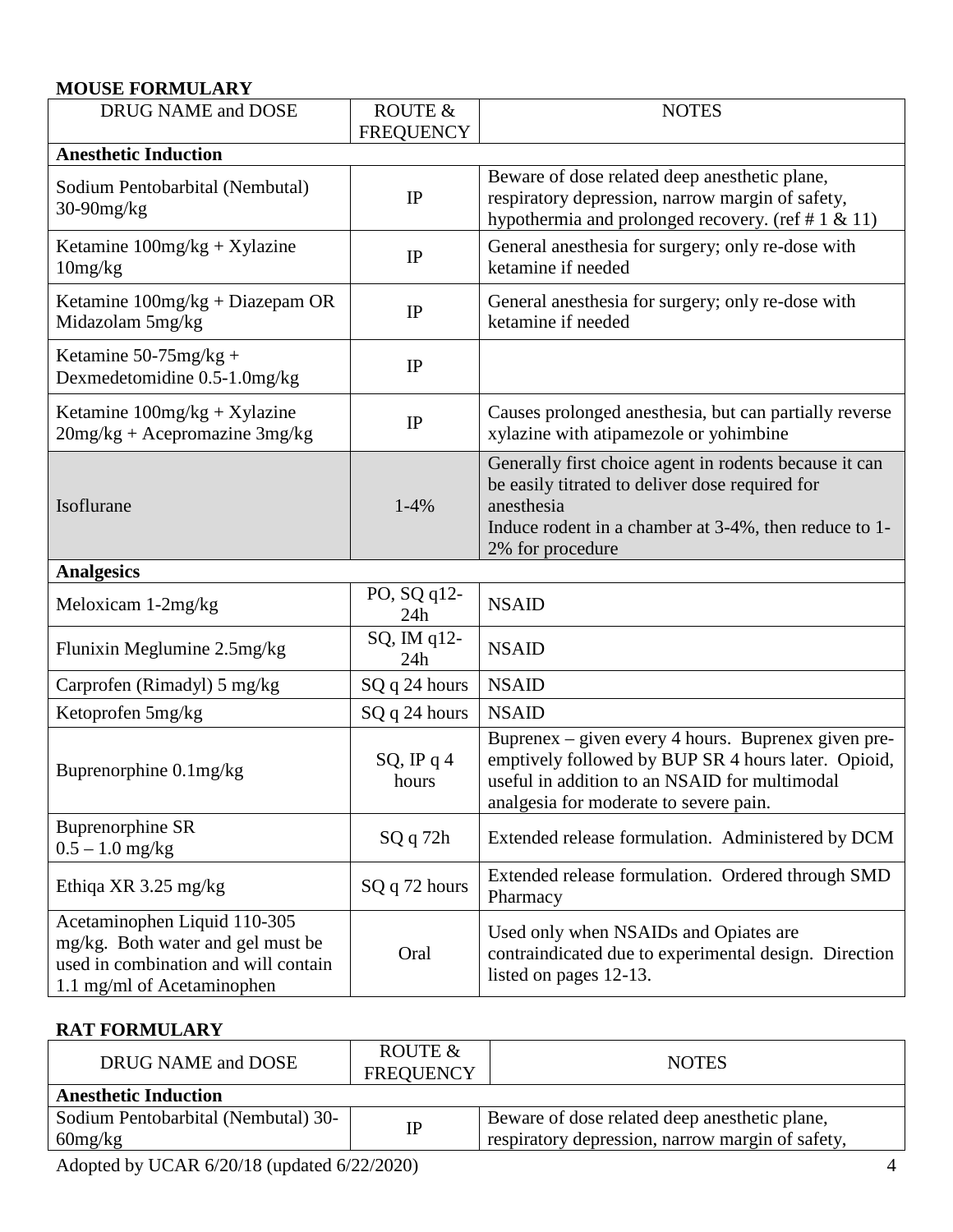|                                                       |                          | hypothermia and prolonged recovery. (ref # 1 $\&$ 11)                                                                                                                                                                 |
|-------------------------------------------------------|--------------------------|-----------------------------------------------------------------------------------------------------------------------------------------------------------------------------------------------------------------------|
| Ketamine $40-80$ mg/kg + Xylazine 5-<br>10mg/kg       | IP                       | General anesthesia for surgery; only re-dose with<br>ketamine if needed                                                                                                                                               |
| Ketamine 75mg/kg + Diazepam OR<br>Midazolam 5mg/kg    | IP                       | Light anesthesia                                                                                                                                                                                                      |
| Ketamine $50-75$ mg/kg +<br>Dexmedetomidine 0.25mg/kg | IP                       |                                                                                                                                                                                                                       |
| Isoflurane                                            | $1-4%$                   | Generally first choice agent in rodents because it can<br>be easily titrated to deliver dose required for<br>anesthesia<br>Induce rodent in a chamber at 3-4%, then reduce to 1-<br>2% for procedure                  |
| <b>Analgesics</b>                                     |                          |                                                                                                                                                                                                                       |
| Meloxicam 1-2mg/kg                                    | PO, SQ q12-<br>24h       | <b>NSAID</b>                                                                                                                                                                                                          |
| Flunixin Meglumine 2.5mg/kg                           | SQ, IM q12-<br>24h       | <b>NSAID</b>                                                                                                                                                                                                          |
| Carprofen 5mg/kg                                      | SQ, PO SID q<br>24 h     | NSAID - Oral doses may need to be increased (9).                                                                                                                                                                      |
| Ketoprofen 5mg/kg                                     | IM, SQ, PO<br><b>SID</b> | NSAID - Oral doses may need to be increased                                                                                                                                                                           |
| Buprenorphine 0.01-0.05 mg/kg                         | SQq4h                    | Buprenex – given every 4 hours. Buprenex given pre-<br>emptively followed by BUP SR 4 hours later. Opioid,<br>useful in addition to an NSAID for multimodal<br>analgesia for moderate to severe pain. (ref $#9$ , 14) |
| Buprenorphine SR $1 - 1.2$ mg/kg                      | SQ q 72h                 | Extended release formulation. Administered by DCM                                                                                                                                                                     |
| Ethiqa XR $0.65$ mg/kg                                | SQ q 72 hours            | Extended release formulation. Ordered through SMD<br>Pharmacy                                                                                                                                                         |

# **ANESTHETICS FOR OTHER RODENTS**

| Drug & Dose Range                | <b>Species</b> | Route | <b>Comments</b> |
|----------------------------------|----------------|-------|-----------------|
| Isoflurane                       | All            |       |                 |
| Induce 3-5%; Maintenance 2-3%    |                |       |                 |
| Sodium Pentobarbital (Nembutal®) | Guinea         | IP    |                 |
| $45mg/kg + xylazine 7mg/kg$      | Pig            |       |                 |
|                                  |                |       |                 |
| NOT RECOMMENDED                  | Hamster        |       |                 |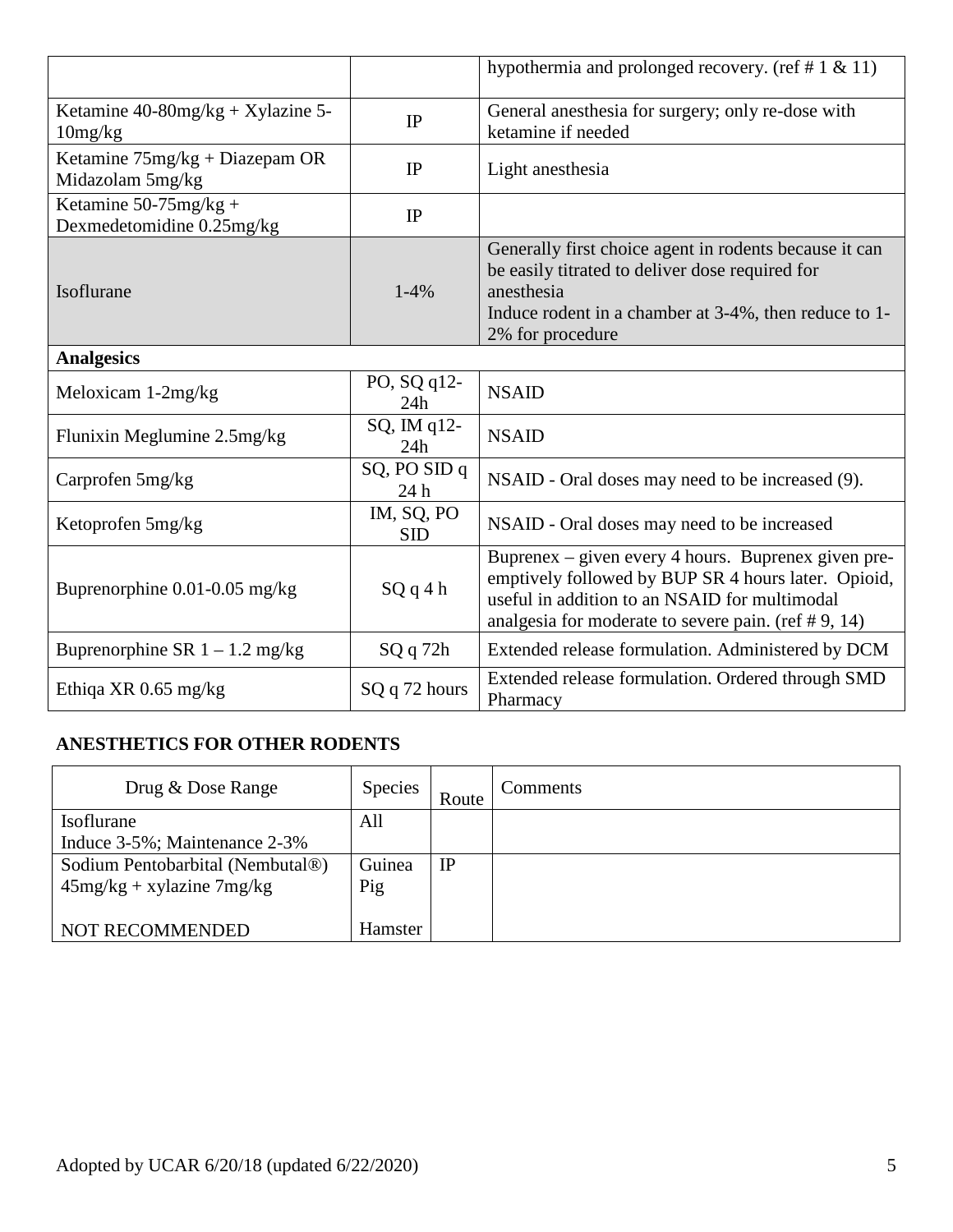| Ketamine/ xylazine                 |              |           |                                                  |
|------------------------------------|--------------|-----------|--------------------------------------------------|
| 30 - 87 mg/kg ketamine +           | Guinea       | IP        |                                                  |
| 5 -13 mg/kg xylazine               | Pig          |           |                                                  |
|                                    |              |           |                                                  |
| $200$ mg/kg ketamine + 10 mg/kg    |              |           |                                                  |
| xylazine                           | Hamster      | IP        |                                                  |
|                                    |              |           |                                                  |
| 50-70 mg/kg ketamine $+2$ -3 mg/kg | Gerbil       | <b>SC</b> | Higher dose induces surgical plane of anesthesia |
| xylazine                           |              |           |                                                  |
|                                    |              |           |                                                  |
| $27mg/kg$ ketamine + 0.6mg/kg      | <b>Blind</b> | IM        |                                                  |
| xylazine                           | mole rat     |           |                                                  |
|                                    |              |           |                                                  |
| $67mg/kg$ ketamine + $13mg/kg$     | Prairie      | <b>SC</b> |                                                  |
| xylazine                           | vole         |           |                                                  |
| Ketamine/Midazolam: 5-10mg/kg      | Guinea       |           |                                                  |
| ketamine + $0.5 - 1.0$ mg/kg       | Pig          | IM        | Anesthesia; only re-dose with ketamine if needed |
| Ketamine/Diazepam                  |              |           |                                                  |
| 30-100 mg/kg ketamine +            | Guinea       | <b>IM</b> |                                                  |
| 2-5 mg/kg diazepam                 | Pig          |           |                                                  |
|                                    |              |           |                                                  |
| $70$ mg/kg ketamine + $2$ mg/kg    | Hamster      | IP        | Anesthesia; only re-dose with ketamine if needed |
| diazepam                           |              |           |                                                  |
|                                    |              |           |                                                  |
| $100mg/kg$ ketamine + 5mg/kg       | Gerbil       | SC,       |                                                  |
| diazepam                           |              | IP        |                                                  |
| Ketamine/Dexmedetomidine           |              | IP        |                                                  |
| Ketamine 50-75 mg/kg +             |              |           |                                                  |
| Dexmedetomidine $0.5-1.0$ mg/kg    |              |           |                                                  |
| Propofol                           | Guinea       | IV        | Administer to effect                             |
| 10mg/kg                            | Pig          |           |                                                  |

## **ANALGESICS FOR OTHER RODENTS**

|                 |         | Route       |          |
|-----------------|---------|-------------|----------|
| Drug            | Species | $\&$        | Comments |
|                 |         | Frequency   |          |
| <b>NSAIDS</b>   |         |             |          |
| Flunixin        | Guinea  | SC; BID-SID |          |
| $2.5 - 5$ mg/kg | Pig     |             |          |
|                 |         |             |          |
| 2.5mg/kg        | Hamster | SC; BID-SID |          |
|                 |         |             |          |
| Carprofen       | Guinea  | SC; BID     |          |
| 5mg/kg          | Pig     |             |          |
|                 |         |             |          |
| $1-2$ mg/kg     | Guinea  | PO; BID     |          |
|                 | Pig     |             |          |
| 5mg/kg          |         |             |          |
|                 | Hamster | SC; SID     |          |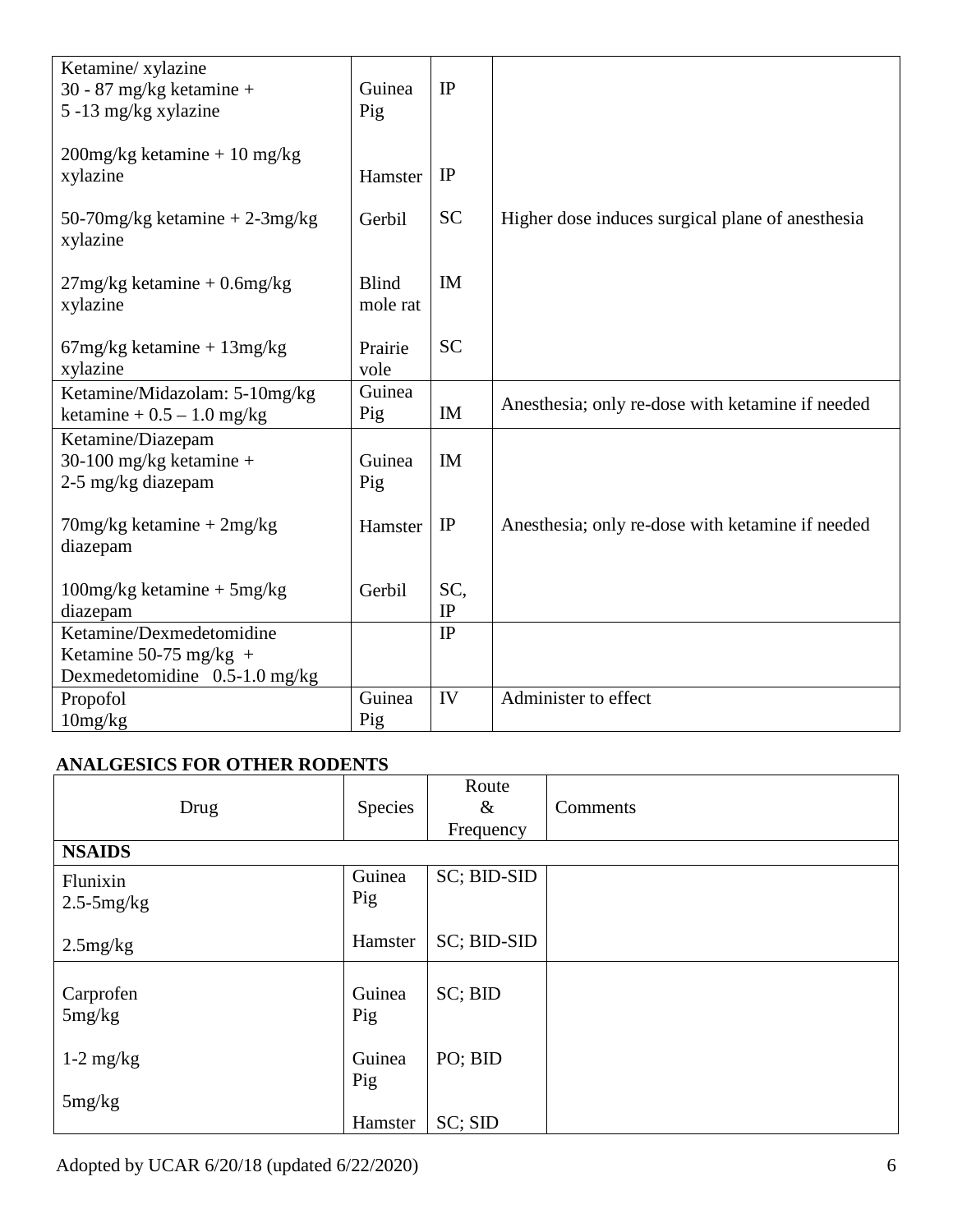| Ketoprofen                       | Guinea         | SC, IM;        |                                        |
|----------------------------------|----------------|----------------|----------------------------------------|
| 1mg/kg                           | Pig            | <b>BID-SID</b> |                                        |
| Meloxicam                        | Guinea         | PO; SID        |                                        |
| $0.1 - 0.3$ mg/kg                | Pig            |                |                                        |
|                                  |                |                |                                        |
| 2mg/kg loading dose, followed by | Mole           | PO, SC; SID    |                                        |
| 1mg/kg                           | Rat            |                |                                        |
|                                  | <b>OPIOIDS</b> |                |                                        |
| Buprenorphine                    | Rodents        | SC, PO;        |                                        |
|                                  |                | QID-BID        |                                        |
|                                  | Naked          |                | AVOID – causes hyperalgesia and severe |
| Morphine                         | Mole           |                | aggression                             |
|                                  | Rat            |                |                                        |

#### **BIRD FORMULARY**

| DRUG NAME and DOSE                                     | <b>ROUTE &amp;</b><br><b>FREQUENCY</b> | <b>NOTES</b>                                                                                                                              |
|--------------------------------------------------------|----------------------------------------|-------------------------------------------------------------------------------------------------------------------------------------------|
| Anesthesia                                             |                                        |                                                                                                                                           |
| Isoflurane                                             |                                        | Bird can be placed in a chamber or induced via mask.<br>Intubation in birds is relatively easy.                                           |
| Ketamine 1.5-6 mg/kg +<br>Dexmedetomidine 40-160mcg/kg | SQ                                     | Can be used to maintain anesthesia delivered<br>continuously SQ diluted in LRS<br>Reverse dexmedetomidine with atipamezole 0.5mg/kg<br>SQ |
| Ketamine $10-50mg/kg + Diazepam$<br>$0.5-2mg/kg$       | <b>IM</b>                              |                                                                                                                                           |
| <b>Analgesics</b>                                      |                                        |                                                                                                                                           |
| Carprofen 1mg/kg                                       | <b>SQ SID-BID</b>                      | <b>NSAID</b>                                                                                                                              |
| Meloxicam $0.1$ mg/kg                                  | <b>IM SID</b>                          | <b>NSAID</b>                                                                                                                              |
| $0.5$ mg/kg BID                                        | PO                                     |                                                                                                                                           |
| Buprenorphine $0.01 - 0.05$ mg/kg                      | <b>IM TID-BID</b>                      | Opioid agonist-antagonist                                                                                                                 |
| Butorphanol 0.5-2mg/kg                                 | IM QID                                 | Opioid agonist-antagonist                                                                                                                 |

## **DOG FORMULARY**

| DRUG NAME and DOSE                                 | ROUTE &          | <b>NOTES</b>                                                                                                                                                                                                                                                                                                          |
|----------------------------------------------------|------------------|-----------------------------------------------------------------------------------------------------------------------------------------------------------------------------------------------------------------------------------------------------------------------------------------------------------------------|
|                                                    | <b>FREQUENCY</b> |                                                                                                                                                                                                                                                                                                                       |
| <b>Pre-Medication / Sedation</b>                   |                  |                                                                                                                                                                                                                                                                                                                       |
| Ketamine $2mg/kg +$<br>Dexmedetomidine 0.0075mg/kg | IM.              | Dexmedetomidine may cause bradycardia that should<br>not be treated with atropine.<br>This combination results in moderate to profound<br>sedation (can intubate)<br>Dexmedetomidine is an alpha-2 agonist that is<br>reversible with atipamezole IM at an equal volume<br>Can be mixed and given in the same syringe |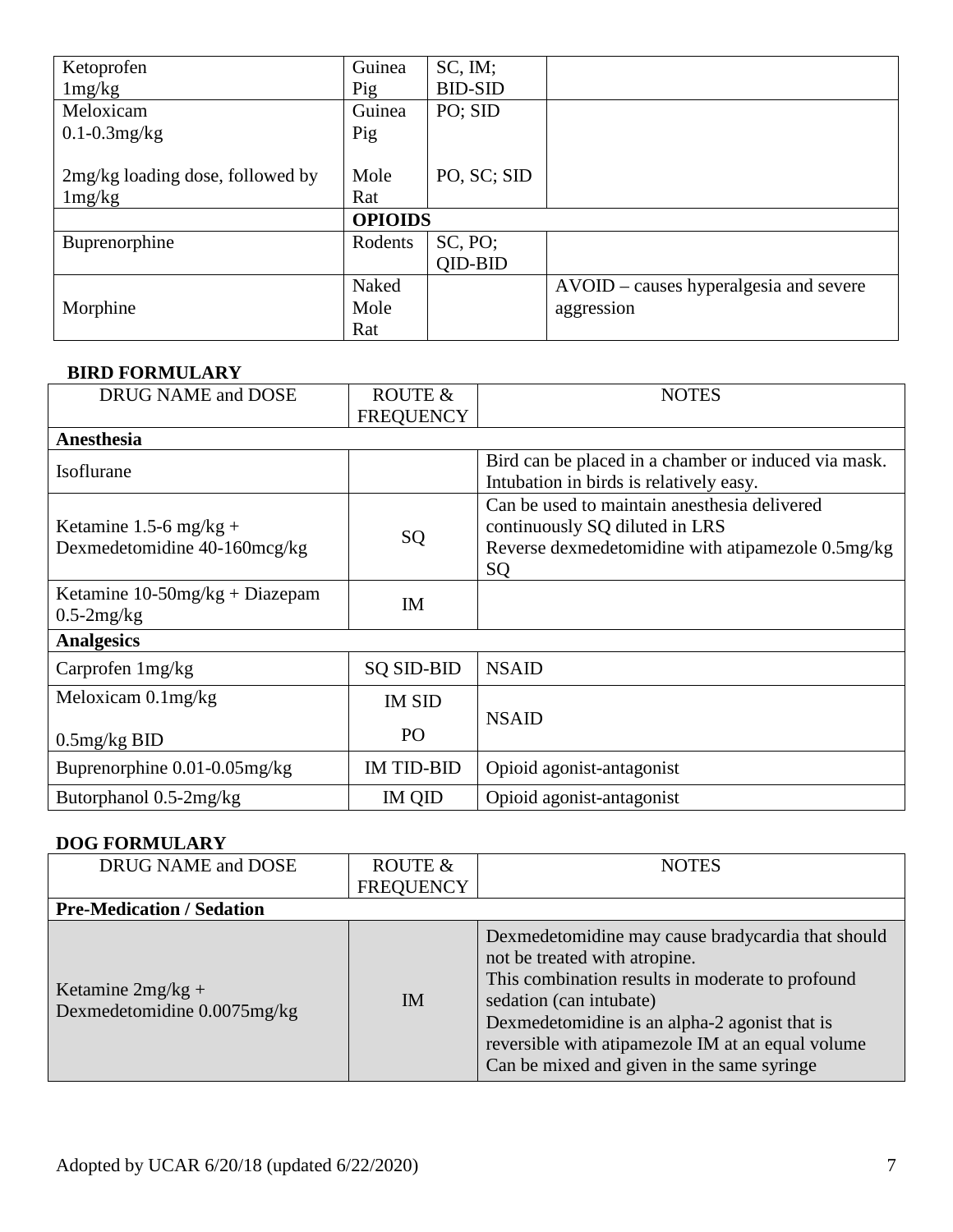| Dexmedetomidine $0.01 - 0.03$ mg/kg                            | IM or IV                   | Useful for quick procedures $(\sim 30 \text{ minutes})$ requiring<br>mild to moderate sedation. Choose the lower end of<br>the dose range for larger dogs Reversible with<br>atipamezole at an equal volume (IM) |  |  |  |
|----------------------------------------------------------------|----------------------------|------------------------------------------------------------------------------------------------------------------------------------------------------------------------------------------------------------------|--|--|--|
| <b>Induction</b>                                               |                            |                                                                                                                                                                                                                  |  |  |  |
| Ketamine $5mg/kg + Diazepam$<br>IV<br>0.2mg/kg                 |                            | Give half as a bolus and the remaining to effect for<br>intubation                                                                                                                                               |  |  |  |
| Propofol 4-6mg/kg                                              | IV                         | Administer to effect via intravenous catheter<br>May cause apnea with rapid administration                                                                                                                       |  |  |  |
| <b>Maintenance</b>                                             |                            |                                                                                                                                                                                                                  |  |  |  |
| Isoflurane                                                     | $1 - 2\%$                  |                                                                                                                                                                                                                  |  |  |  |
| <b>Analgesics</b>                                              |                            |                                                                                                                                                                                                                  |  |  |  |
| Meloxicam $0.2mg/kg$                                           | SQ, IV or PO<br><b>SID</b> | A COX-2 specific NSAID with fewer side effects than<br>other NSAIDs<br>Generally given for no more than 3-5 days                                                                                                 |  |  |  |
| IV, IM or SQ<br>Buprenorphine 0.01-0.02mg/kg<br><b>BID-TID</b> |                            | Opioid useful as an adjunctive analgesic                                                                                                                                                                         |  |  |  |
| Buprenorphine SR $0.03$ - $0.06$ mg/kg                         | SQ q3days                  | Sustained release formulation that provides 3 days of<br>analgesia. May be associated with sedation and<br>inappetence. Choose the lower end of the dose range<br>for larger dogs                                |  |  |  |

### **CAT FORMULARY**

| DRUG NAME and DOSE                                                                | ROUTE &<br><b>FREQUENCY</b> | <b>NOTES</b>                                                                                                                                                                                                                |  |  |  |  |
|-----------------------------------------------------------------------------------|-----------------------------|-----------------------------------------------------------------------------------------------------------------------------------------------------------------------------------------------------------------------------|--|--|--|--|
| <b>Pre-Medication / Sedation</b>                                                  |                             |                                                                                                                                                                                                                             |  |  |  |  |
| Ketamine $10mg/kg + Diazepam$<br>$0.3$ mg/ $kg$                                   | <b>IM</b>                   | Deep sedation with minimal cardiovascular and<br>respiratory effects                                                                                                                                                        |  |  |  |  |
| Dexmedetomidine $40 \text{mcg/kg} +$<br>Ketamine 8mg/kg +<br>Morphine 0.3mg/kg    | <b>IM</b>                   | Useful for heavy sedation / light anesthesia for short<br>minimally invasive procedures (ie castration)                                                                                                                     |  |  |  |  |
| <b>Induction</b>                                                                  |                             |                                                                                                                                                                                                                             |  |  |  |  |
| Ketamine $5mg/kg +$<br>Dexmedetomidine 0.04mg/kg                                  | <b>IM</b>                   | May require isoflurane mask for intubation<br>Dexmedetomidine reversible with same volume of<br>atipamezole (Antisedan) IM<br>Dexmedetomidine may cause significant bradycardia<br>that should not be treated with atropine |  |  |  |  |
| Dexmedetomidine $50 \text{mcg/kg} +$<br>Ketamine $11mg/kg +$<br>Morphine 0.3mg/kg | IM                          | Adequate for intubation and provides analgesia for<br>surgical procedures, can follow-up post-op with<br>buprenorphine or other longer-acting opioid                                                                        |  |  |  |  |
| Diazepam $0.5$ mg/kg + Ketamine<br>10mg/kg                                        | IV                          | Useful for calm cats $-$ no pre-medication required for<br>intubation<br>Give half as a bolus and the remaining to effect                                                                                                   |  |  |  |  |
| <b>Maintenance</b>                                                                |                             |                                                                                                                                                                                                                             |  |  |  |  |
| Isoflurane                                                                        | $1 - 2%$                    |                                                                                                                                                                                                                             |  |  |  |  |
| <b>Analgesics</b>                                                                 |                             |                                                                                                                                                                                                                             |  |  |  |  |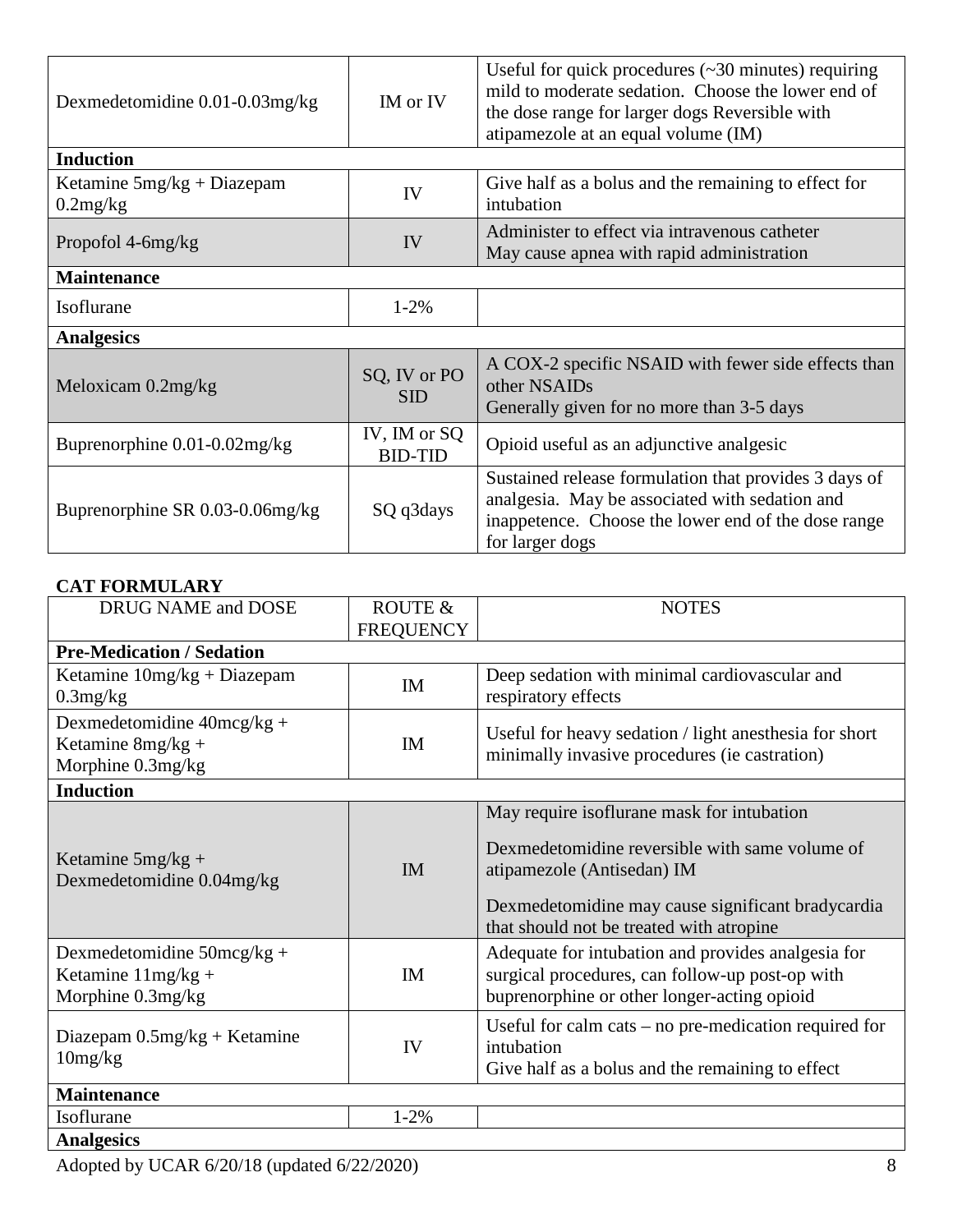| Meloxicam $0.05$ mg/kg     | SQ once                                  | Use extreme caution in cats due to potential for renal<br>toxicity – only a single dose prior to surgery should be<br>administered |
|----------------------------|------------------------------------------|------------------------------------------------------------------------------------------------------------------------------------|
| Robenacoxib 1mg/kg         | PO SID                                   | NSAID labeled for treatment of post-operative pain<br>and inflammation in cats for up to 3 days                                    |
| Buprenorphine $0.01$ mg/kg | IV or IM or<br><b>Buccal BID-</b><br>TID |                                                                                                                                    |
| Buprenorphine SR 0.12mg/kg | SQ                                       | Sustained release formulation that provides 3 days of<br>analgesia                                                                 |

### **RABBIT FORMULARY**

| DRUG NAME and DOSE                                   | ROUTE &<br><b>FREQUENCY</b> | <b>NOTES</b>                                                                                                                                                                                                                                                    |  |  |
|------------------------------------------------------|-----------------------------|-----------------------------------------------------------------------------------------------------------------------------------------------------------------------------------------------------------------------------------------------------------------|--|--|
| <b>Sedation</b>                                      |                             |                                                                                                                                                                                                                                                                 |  |  |
| Acepromazine 0.75mg/kg                               | <b>IM</b>                   | Produces a peripheral vasodilation useful for<br>venipuncture                                                                                                                                                                                                   |  |  |
| Dexmedetomidine 0.05mg/kg                            | SQ                          | Produces moderate sedation, useful for minimally<br>invasive procedures less than 30 minutes                                                                                                                                                                    |  |  |
| <b>Induction</b>                                     |                             |                                                                                                                                                                                                                                                                 |  |  |
| Ketamine $10-20$ mg/kg +<br>Dexmedetomidine 0.1mg/kg | SQ                          | IM administration of ketamine may cause<br>myonecrosis, vasculitis, and axonal degeneration<br>with resultant self-trauma<br>Dermal ulcers may occur even with SQ<br>administration, so 1ml saline can be injected at the<br>same site following administration |  |  |
| Ketamine $44mg/kg +$<br>Xylazine 5mg/kg              | SQ                          |                                                                                                                                                                                                                                                                 |  |  |
| <b>Maintenance</b>                                   |                             |                                                                                                                                                                                                                                                                 |  |  |
| Isoflurane                                           | $1 - 2%$<br>$(MAC = 2\%)$   | Laryngeal masks may be utilized in place of<br>endotracheal tubes as rabbits are difficult to intubate                                                                                                                                                          |  |  |
| <b>Analgesics</b>                                    |                             |                                                                                                                                                                                                                                                                 |  |  |
| Meloxicam $0.3$ - $0.5$ mg/kg                        | SQ or PO SID                | $NSAID$ – useful for mild to moderate pain                                                                                                                                                                                                                      |  |  |
| Flunixin Meglumine 1-2mg/kg                          | <b>SQ SID-BID</b>           | <b>NSAID</b>                                                                                                                                                                                                                                                    |  |  |
| Buprenorphine 0.02-0.05mg/kg                         | SQ or IV BID-<br>QID        | Opioid                                                                                                                                                                                                                                                          |  |  |
| Buprenorphine SR 0.12mg/kg                           | SQ q 72hr                   | Sustained release formulation that eliminates<br>frequent dosing requirement                                                                                                                                                                                    |  |  |

## **NONHUMAN PRIMATE FORMULARY**

| DRUG NAME and DOSE              | ROUTE &<br><b>FREQUENCY</b> | <b>NOTES</b>                                                                                |  |  |
|---------------------------------|-----------------------------|---------------------------------------------------------------------------------------------|--|--|
| <b>Sedation/Tranquilization</b> |                             |                                                                                             |  |  |
| Ketamine $5-15$ mg/kg           | IM                          | To be used only for chemical restraint, any invasive<br>procedures require additional drugs |  |  |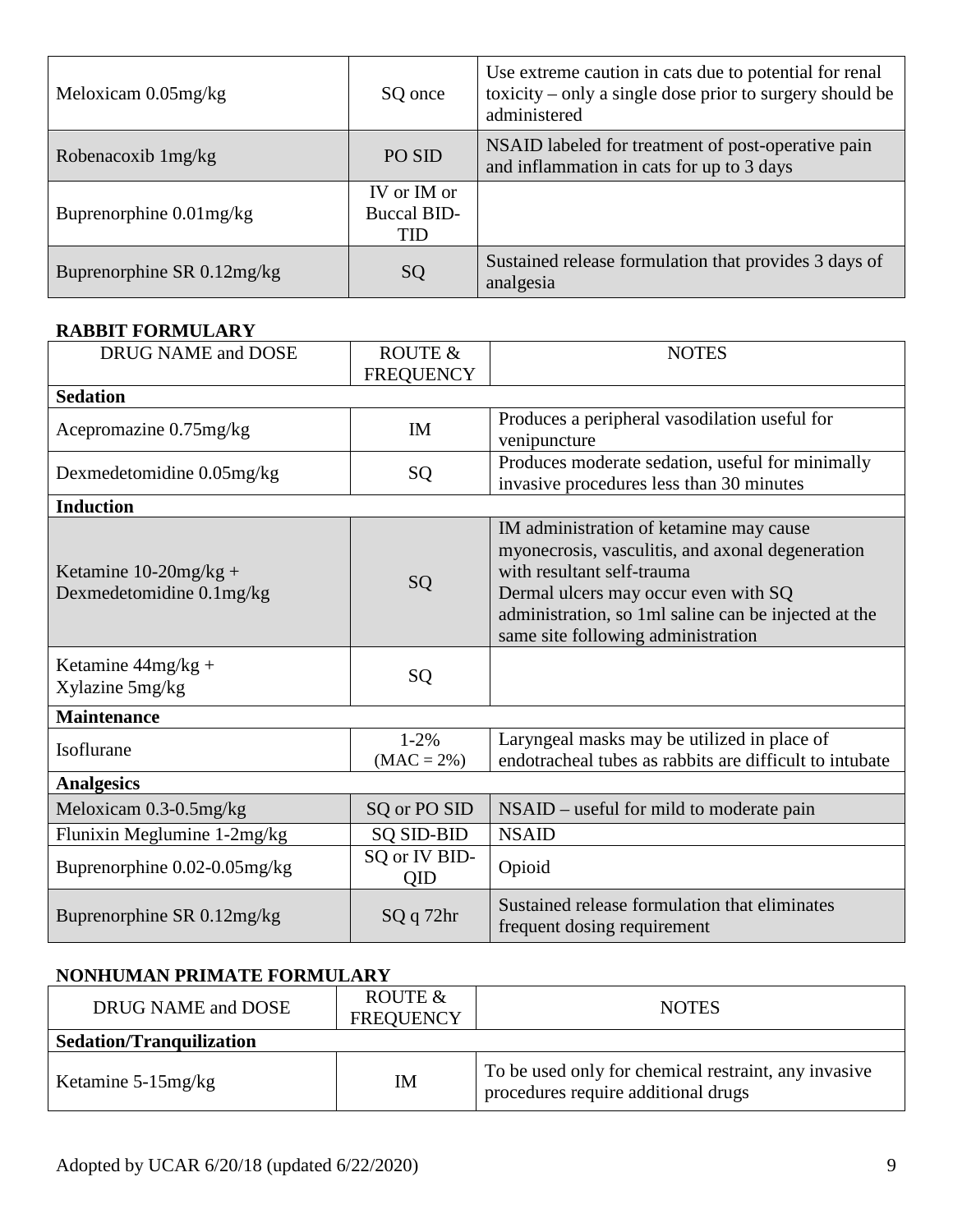| Ketamine $10mg/kg +$<br>Diazepam 0.5mg/kg<br>$\pm$ Atropine 0.04mg/kg OR<br>Glycopyrrolate 0.004mg/kg | IM                          | Usually requires another agent for intubation.<br>To be used only for chemical restraint prior to surgery<br>or minimally invasive procedures.<br>Glycopyrrolate is more effective at reducing bronchial<br>secretions<br>Anticholinergics may not be routinely necessary, but<br>when desired, glycopyrrolate is preferable over<br>atropine for control of bronchial secretions. |  |  |
|-------------------------------------------------------------------------------------------------------|-----------------------------|------------------------------------------------------------------------------------------------------------------------------------------------------------------------------------------------------------------------------------------------------------------------------------------------------------------------------------------------------------------------------------|--|--|
| Ketamine $1-3mg/kg +$<br>Medetomidine 0.15mg/kg                                                       | IM                          | Medetomidine is alpha-2 agonists that are associated<br>with bradycardia that should not be treated with<br>atropine<br>Reversible with atipamezole at 0.22mg/kg IM<br>Dexmedetomidine can be used as an alternative to<br>medetomidine at 0.02-0.05mg/kg IM                                                                                                                       |  |  |
| Ketamine $8-10$ mg/kg + Midazolam<br>$0.25$ mg/kg                                                     | <b>IM</b>                   | Diazepam causes pain on intramuscular injection and<br>is not tissue soluble, so midazolam is preferred over<br>diazepam for IM injections. Since midazolam is tissue<br>soluble, it produces more reliable sedation that may<br>allow intubation at this dose.                                                                                                                    |  |  |
| <b>Induction</b>                                                                                      |                             |                                                                                                                                                                                                                                                                                                                                                                                    |  |  |
| Propofol 2-4mg/kg                                                                                     | IV                          | Recommended as an alternative to masking with<br>isoflurane to allow intubation following one of the<br>above pre-medications                                                                                                                                                                                                                                                      |  |  |
| <b>Maintenance</b>                                                                                    |                             |                                                                                                                                                                                                                                                                                                                                                                                    |  |  |
| Isoflurane                                                                                            | $1 - 3%$<br>$(MAC = 1.3\%)$ | Dose-dependent hypotension due to a reduction<br>systemic vascular resistance especially pronounced<br>when $>2\%$                                                                                                                                                                                                                                                                 |  |  |
|                                                                                                       |                             |                                                                                                                                                                                                                                                                                                                                                                                    |  |  |
| <b>Analgesics</b>                                                                                     |                             |                                                                                                                                                                                                                                                                                                                                                                                    |  |  |
| Meloxicam 0.2mg/kg followed by<br>$0.1$ mg/ $kg$                                                      | IM or SQ SID                | A COX-2 specific NSAID with fewer side effects than<br>other less specific NSAIDs. The oral formulation does<br>not last 24hrs in macaques, so the parenteral<br>formulation should be used                                                                                                                                                                                        |  |  |
| Meloxicam SR 0.6mg/kg                                                                                 | SQ q72h                     | Sustained release formulation of meloxicam                                                                                                                                                                                                                                                                                                                                         |  |  |
| Buprenorphine 0.01-0.04 mg/kg                                                                         | IM or SC TID-<br><b>BID</b> | An opioid useful as an adjunctive agent to NSAIDs;<br>required for major invasive surgeries<br>If the lowest dose $(0.01 \text{mg/kg})$ is chosen, it must be<br>given every 6-8hrs. Higher doses (0.03mg/kg) may be<br>administered every 12hrs.                                                                                                                                  |  |  |
| Buprenorphine SR 0.12-0.2mg/kg                                                                        | SQ q 72hrs                  | Sustained release formulation of buprenorphine that<br>lasts for 72hrs                                                                                                                                                                                                                                                                                                             |  |  |
| Oxymorphone 0.15mg/kg                                                                                 | IV $q1-2h$                  | Opioid - useful adjunctive analgesic intra-operatively;<br>also useful for ocular stabilization during OCT<br>imaging following sedation/anesthesia with one of<br>above protocols                                                                                                                                                                                                 |  |  |

Adopted by UCAR 6/20/18 (updated 6/22/2020) 10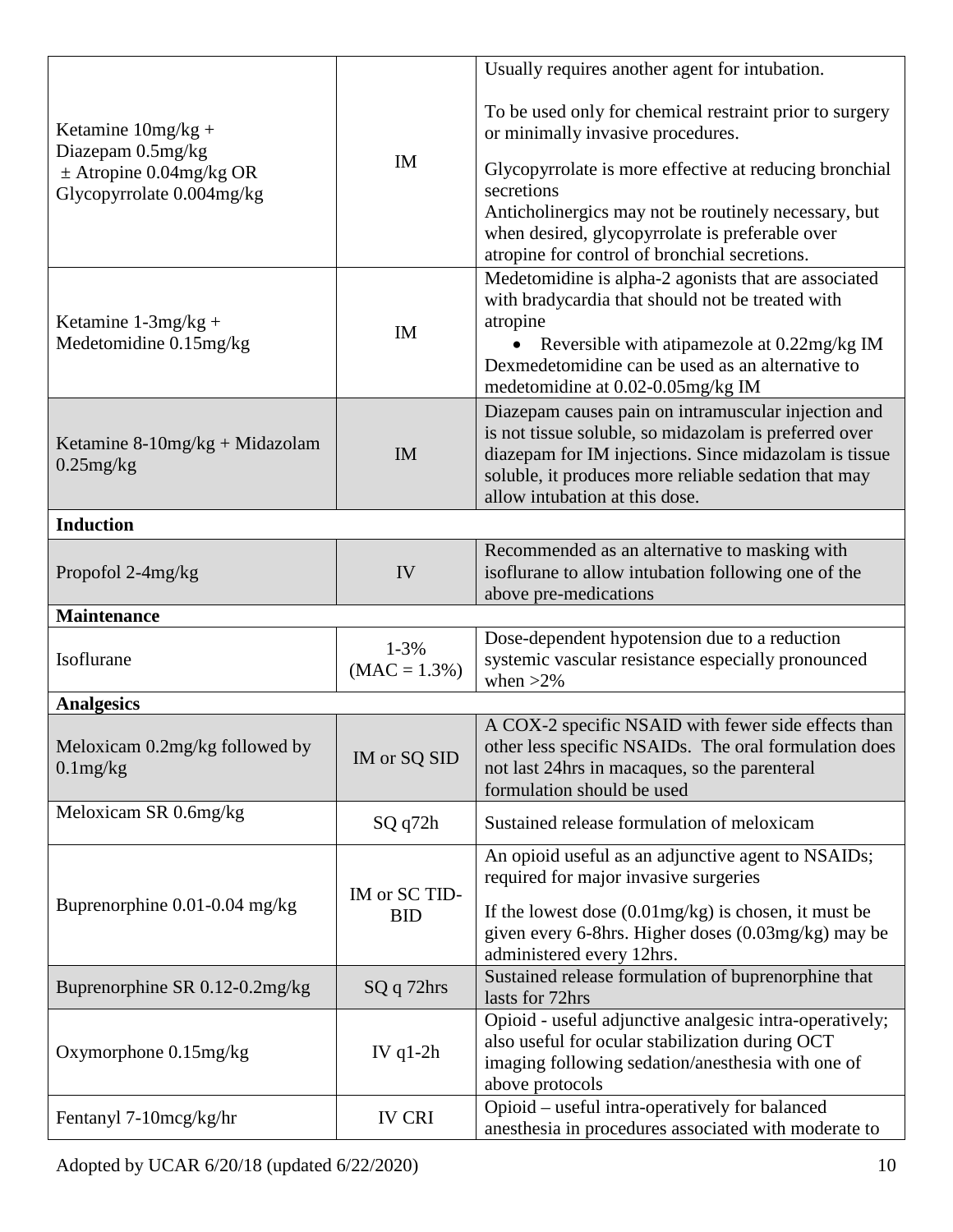| severe pain |  |
|-------------|--|
|             |  |

| SWINE FORMULARY                                                                           |                                |                                                                                                                                                                                                                                                          |  |  |  |
|-------------------------------------------------------------------------------------------|--------------------------------|----------------------------------------------------------------------------------------------------------------------------------------------------------------------------------------------------------------------------------------------------------|--|--|--|
| DRUG NAME and DOSE                                                                        | ROUTE $\&$                     | <b>NOTES</b>                                                                                                                                                                                                                                             |  |  |  |
|                                                                                           | <b>FREQUENCY</b>               |                                                                                                                                                                                                                                                          |  |  |  |
| <b>Pre-Medication / Induction</b>                                                         |                                |                                                                                                                                                                                                                                                          |  |  |  |
| Ketamine $33mg/kg +$<br>Acepromazine $1.1 \text{mg/kg} + \text{Atropine}$<br>$0.05$ mg/kg | SQ                             | A butterfly catheter attached to a syringe can be used<br>to avoid stress associated with restraining pigs. Behind<br>the ears is the most easily accessible site for SQ<br>injections in swine.<br>This combination will not be adequate for intubation |  |  |  |
| Ketamine $10mg/kg +$<br>Medetomidine 0.2mg/kg                                             | SQ                             | Sufficient for intubation. Medetomidine reversible<br>with same volume of atipamezole (Antisedan) IM                                                                                                                                                     |  |  |  |
| Propofol 2-4mg/kg                                                                         | IV                             | Used to induce general anesthesia for intubation;<br>administer slowly to effect                                                                                                                                                                         |  |  |  |
| <b>Maintenance</b>                                                                        |                                |                                                                                                                                                                                                                                                          |  |  |  |
| Isoflurane                                                                                | $1 - 2%$                       |                                                                                                                                                                                                                                                          |  |  |  |
| Amiodarone $10mg/kg +$<br>$0.5$ mg/kg/hr                                                  | IV                             | Amiodarone is an anti-arrhythmic drug useful to<br>prevent arrhythmias common in anesthetized swine<br>especially during cardiac manipulation                                                                                                            |  |  |  |
| Lidocaine 2-4mg/kg, then<br>0.3mg/kg/hr CRI                                               | IV                             | Indicated for ventricular arrhythmias                                                                                                                                                                                                                    |  |  |  |
| <b>Analgesics</b>                                                                         |                                |                                                                                                                                                                                                                                                          |  |  |  |
| Carprofen 3-4mg/kg                                                                        | PO BID<br>SQ or IM SID         | An NSAID, can be administered IM prior to<br>procedure, then continued orally afterwards.                                                                                                                                                                |  |  |  |
| Meloxicam 0.4mg/kg                                                                        | PO or SQ SID                   | Can increase bleeding time in swine                                                                                                                                                                                                                      |  |  |  |
| Buprenorphine 0.02-0.05 mg/kg                                                             | IV, IM or SC<br><b>BID-TID</b> | Useful for breakthrough pain                                                                                                                                                                                                                             |  |  |  |
| Buprenorphine SR 0.18mg/kg                                                                | SQ q72hrs                      | Sustained release formulation eliminates need for<br>frequent dosing                                                                                                                                                                                     |  |  |  |

### **SWINE FORMULARY**

### **RUMINANT FORMULARY**

| DRUG NAME and DOSE                                                               | ROUTE &          | <b>NOTES</b>                                                                                                        |  |  |
|----------------------------------------------------------------------------------|------------------|---------------------------------------------------------------------------------------------------------------------|--|--|
| <b>Sedation</b>                                                                  | <b>FREQUENCY</b> |                                                                                                                     |  |  |
| Midazolam $0.3mg/kg + Fentanyl$<br>$0.0025$ mg/kg                                | IV               | Sedation resulting in sternal recumbency for 20-30<br>minutes (adequate for quick minimally invasive<br>procedures) |  |  |
| <b>Pre-Medication</b>                                                            |                  |                                                                                                                     |  |  |
| Midazolam $0.5mg/kg + Fentanyl$<br>$0.005$ mg/kg                                 | IV               | Excellent sedation resulting in lateral recumbency for<br>30-45 minutes                                             |  |  |
| Ketamine $7.5mg/kg + Midazolam$<br>$0.4$ mg/kg + Glycopyrrolate<br>$0.004$ mg/kg | IV               | Useful for IV sedation to produce lateral recumbency<br>for animal transport and catheter placement                 |  |  |
| <b>Induction</b>                                                                 |                  |                                                                                                                     |  |  |
| Propofol $2-4mg/kg$                                                              | IV               | Administer slowly to effect for intubation<br>Causes apnea with rapid administration                                |  |  |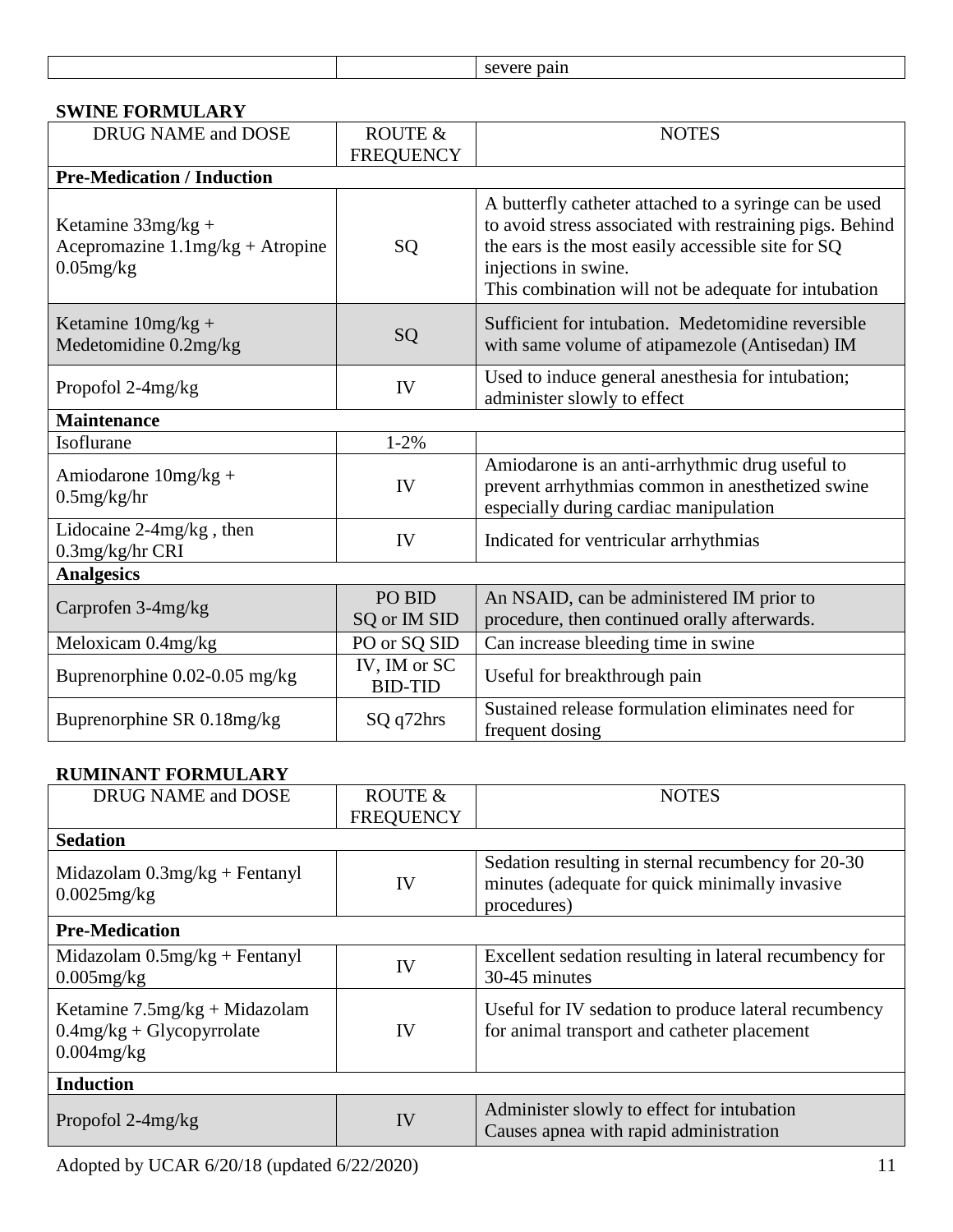| <b>Maintenance</b>                     |                             |                                                                                                                                                                                                                      |
|----------------------------------------|-----------------------------|----------------------------------------------------------------------------------------------------------------------------------------------------------------------------------------------------------------------|
| Isoflurane                             | $1 - 2\%$                   |                                                                                                                                                                                                                      |
| Fentanyl 5-20mcg/kg/hr                 | <b>IV CRI</b>               | Short-acting opioid useful for intra-operative pain<br>management during major invasive procedures;<br>Required as balanced anesthesia for procedures such<br>as sternotomies that are expected to cause severe pain |
| <b>Analgesics</b>                      |                             |                                                                                                                                                                                                                      |
| Meloxicam 1mg/kg                       | IM or PO                    | $NSAID$ – generally no more than 3-5 days, may<br>provide analgesia for up to 72hrs                                                                                                                                  |
| Flunixin (Banamine) $1.1 \text{mg/kg}$ | IM or IV SID-<br><b>BID</b> | $NSAID$ – generally no more than 3-5 days                                                                                                                                                                            |
| Buprenorphine $0.005 - 0.01$ mg/kg     | IV or IM TID                | Opioid                                                                                                                                                                                                               |

#### **AMPHIBIAN FORMULARY**

| Drug and Dose Range               | Route<br>Comments                     |  |                                               |
|-----------------------------------|---------------------------------------|--|-----------------------------------------------|
| <b>Anesthetics</b>                |                                       |  |                                               |
| Isoflurane                        | Inhalation                            |  |                                               |
| 3-5% induction to effect; 2-3%    |                                       |  |                                               |
| maintenance                       |                                       |  |                                               |
| Tricaine methane sulfonate (MS-   |                                       |  | Buffer to a pH of 6-7 with sodium bicarbonate |
| 222)                              |                                       |  |                                               |
| 50-200 mg/kg                      | Intracoelomic                         |  |                                               |
|                                   |                                       |  |                                               |
| $0.5-2.0$ g/l (frogs/salamanders) | Water bath to                         |  |                                               |
|                                   | effect                                |  |                                               |
| Ketamine                          | SQ, IM, IV or                         |  |                                               |
| 50-150 mg/kg                      | dorsal lymph sac                      |  |                                               |
| <b>Analgesics</b>                 |                                       |  |                                               |
| <b>Drug and Dose Range</b>        | <b>ROUTE and FREQUENCY</b>            |  | <b>Notes</b>                                  |
| Buprenorphine 38-75 mg/kg         | Dorsal lymph sac; Not less than       |  |                                               |
|                                   | every four hours                      |  |                                               |
| Carprofen                         | PO, SQ or IM; Every 24-72 hours       |  |                                               |
| 2-4 mg/kg $1st$ dose              |                                       |  |                                               |
| 1-2 mg/kg $2nd$ dose              |                                       |  |                                               |
| Meloxicam                         | PO, SQ or intracoelomic; Every 24     |  |                                               |
| $0.1 - 1.0$ mg/kg                 | hours                                 |  |                                               |
| Morphine                          | SQ; No less than every few hours      |  |                                               |
| 38-42 mg/kg                       |                                       |  |                                               |
| Bupivicaine                       | Infiltrate or apply topically; Redose |  | not to exceed a total dose of 2               |
| $<$ 2 mg/kg                       | as needed                             |  | mg/kg)                                        |
| Lidocaine/Bupivicaine             | Infiltrate or apply topically; Lasts  |  | (not to exceed a total dose of 2              |
| $\langle 2 \rangle$ mg/kg         | 1-4 hours; Redose as needed           |  | $mg/kg$ )                                     |

#### **Directions for Adding Acetaminophen Liquid to Water and MediGel Sucralose for Mouse Analgesia**

Acetaminophen can reach a therapeutic level when given to mice in both drinking water and MediGel Sucralose together. The correct concentrations and instructions for making them up are described here.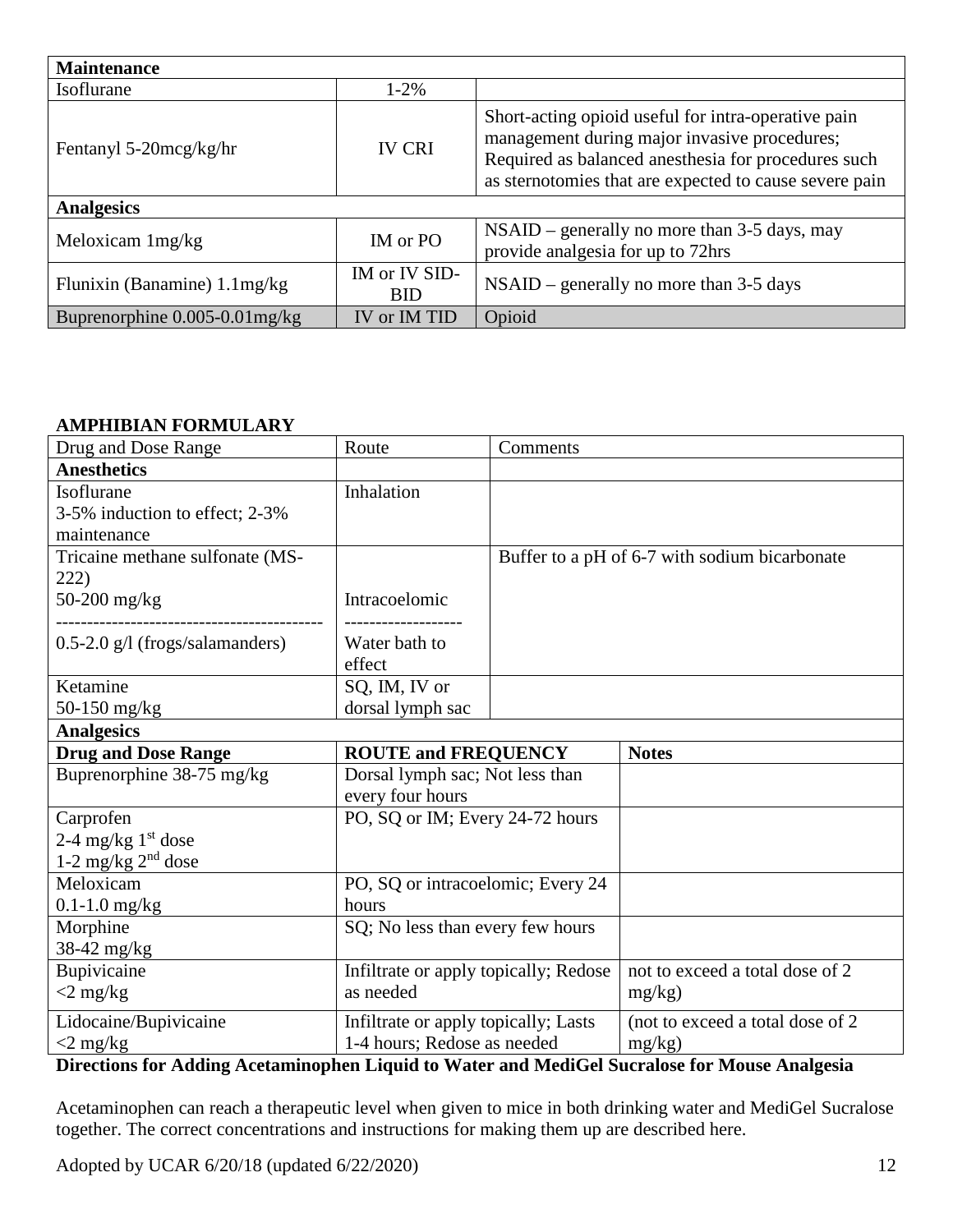### Materials

- $\triangleright$  Hydropacs (420 ml) or sterile bottles of water (400 ml) for mouse MIT cage Children's' liquid acetaminophen – cherry or grape flavored – confirm that the concentration is 160mg/5ml (1 teaspoon)
- MediGel Sucralose
- $\triangleright$  Sterile needles and syringes
- $\triangleright$  tape

For Hydropacs, spray Hydropac with Rescue™. Using sterile technique, insert needle and withdraw 15 ml of water. Replace with 15 ml of liquid acetaminophen. Place tape over hole from needle. For water bottles, remove cap and withdraw 14 ml of water. Replace with 14 ml of liquid acetaminophen.

For MediGel Sucralose, warm the containers in a water bath until the gel becomes liquid. Spray top of container with Rescue™. Inject 2.5 ml of the acetaminophen liquid through the lid using an 18g needle. Place tape over the hole in the lid to prevent contamination. Shake for  $\sim$ 10 seconds, then place in refrigerator so gel can solidify. To use, spray with Rescue™, remove lid and place in mouse cage. Replace when most of the gel has been eaten.

MediGel Sucralose can be ordered through the Animal Resource. If enough investigators are interested in administering acetaminophen by this method, it is recommended that you order a box (96 gels) as a group to prevent wastage.

## **REFERENCES**

- 1. Anesthesia of Animals for Biomedical Research in British Journal of Anesthesia- 1993;71:885-894
- 2. Association of Primate Veterinarians. Nonhuman Primate Formulary. Available at:. [Accessed 12/1/11].
- 3. Authier S, Chaurand F, Legaspi M, Breault C, Troncy E. 2006. Comparison of three anesthetic protocols for intraduodenal drug administration using endoscopy in rhesus monkeys (*Macaca mulatta*). J Am Assoc Lab Anim Sci 45(6): 73-79.
- 4. Bauer C, Frost P, Kirschner S. 2014. Pharmacokinetics of 3 formulations of meloxicam in cynomolgus macaques (*Macaca fasicularis*). J Am Assoc Lab Anim Sci 53:502-511.
- 5. Carney EL, Clark JB, Myers JL, Peterson R, Wilson RP, Weiss WJ. 2009. Animal Model Development for the Penn State Pediatric Ventricular Assist Device. Artif Organs 33(11):953-957.
- 6. Christie, Amanda C., Byrnes, Kimberly R., Settle, Timothy L. 2014. Evaluation of Medicated Gel as a Supplement to Providing Acetaminophen in the Drinking Water of C57BL/6 Mice after Surgery. J Am Assoc Lab Anim Sci 53(2):180 – 184.
- 7. DiVincenti L, Westcott R, Meirelles L. 2015. Safety and clinical efficacy of sustained release buprenorphine for post-operative analgesia in New Zealand white rabbits. J Am Assoc Vet Med: in press.
- 8. Epstein ME, Rodan I, Griffenhagen G, Kadrlik J, Petty MC, Robertson SA, Simpson W. 2015. AAHA/AAFP pain management guidelines for dogs and cats. J Fel Med Surg 17:251-272.
- 9. Kanda I. (2015). Exotic Animal Formulary, 4th edition.
- 10. Laboratory Animal Anaesthesia 2nd edition 1996
- 11. Lipman NS, Marini RP, Flecknell PA. 2008. Anesthesia and Analgesia in Rabbits. In: Anesthesia and Analgesia in Laboratory Animals. 2nd ed. Academic Press: San Diego, CA.
- 12. McMullen J, Mouse cardiac surgery: comprehensive techniques for the geneeration of mouse models of human diseases and their application for genomic studies, Physiol Genomics 16: 349-360, 2004
- 13. O'Rourke, Dorcas P. and Jenkins, Audrey L. 2008. Anesthesia and Analgesia in Amphibians. In: Anesthesia and Analgesia in Laboratory Animals. 2nd ed. Academic Press: San Diego, CA.
- 14. Papich MG. 2007. Saunders Handbook of Veterinary Drugs. 2nd ed. Elsevier: St. Louis, MO.
- 15. Plumb DC. 2015. Plumb's Veterinary Drug Handbook. 8th ed. Blackwell: Ames, IA.
- Adopted by UCAR 6/20/18 (updated 6/22/2020) 13